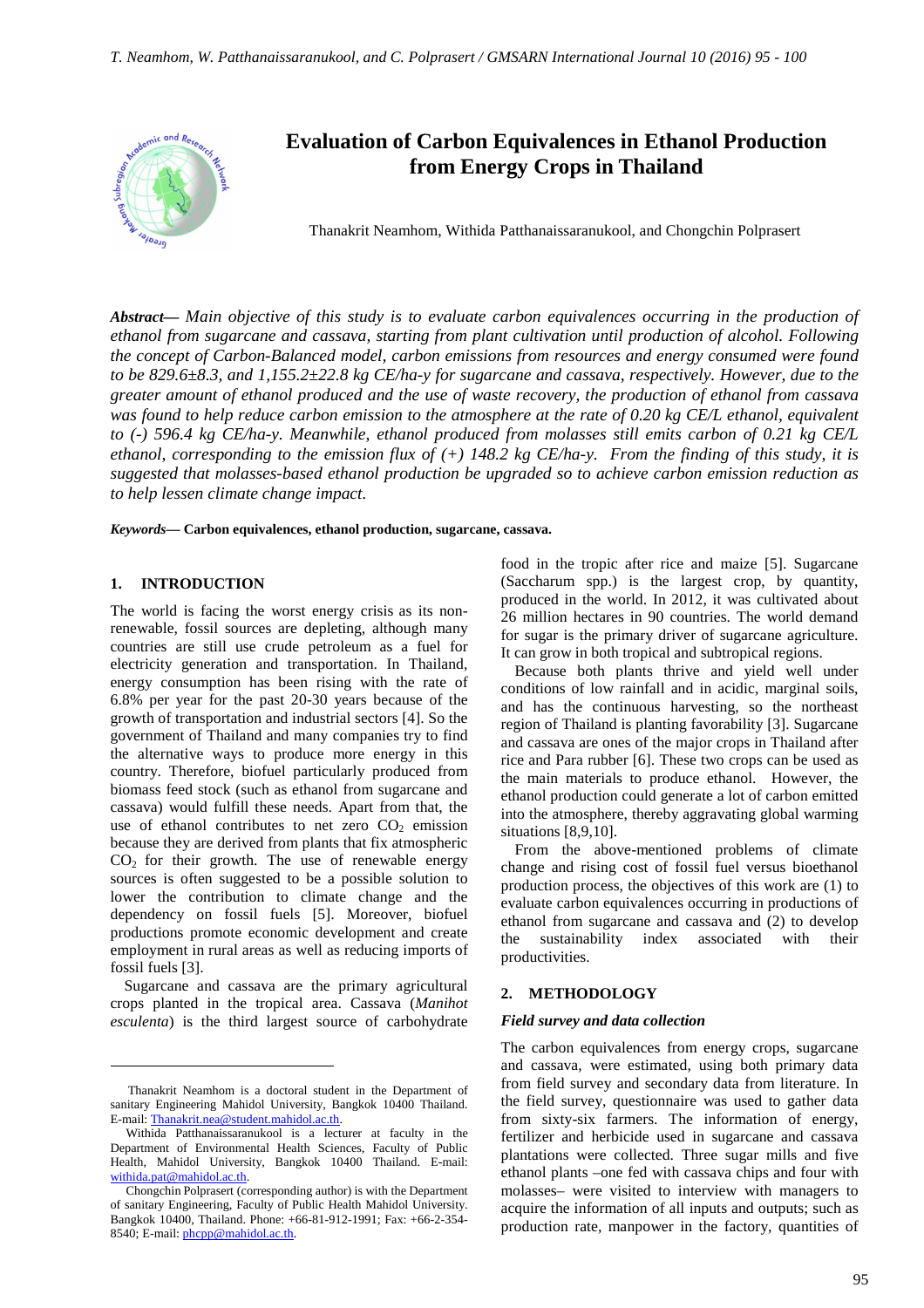chemicals, water and energy consumed in the ethanol production process.

#### *Carbon balanced-model and conversion factors*

Data values on materials input and output from the processes were interpreted in terms of carbon equivalences. They were classified into three groups – carbon fixation, emission, and reduction. **Carbon fixation or C<sub>fix</sub>** is the product of photosynthetic reaction in which  $CO<sub>2</sub>$  in the atmosphere is combined with  $H<sub>2</sub>O$  to form organic carbon. After consumed by humans, it returns to atmosphere, resulting no emission through this pathway. The computation of  $C_{fix}$  is shown in Equation (1) where yield is the product from plantation and CE is carbon equivalent coefficient of  $C$  in  $CH<sub>2</sub>O$ , which is equal to 0.4 kg CE/kg harvest. **Carbon emission or Cem**  is coming from the use of fossil energy, photosynthesized two billion years ago and stored underneath the earth surface. After used by human, it remains in the atmosphere as incremental  $CO<sub>2</sub>$  that causes global warming effects. Computation of C<sub>em</sub> is shown in Equation (2) where A is the amount of resource used, and CE is conversion factor of carbon equivalences from resource used. CE conversion factors of resources used in ethanol production are listed in Table 1. **Carbon reduction or C<sub>re</sub>** is the amount of carbon associated with recovery or recycling of waste and by-product as is calculated using Equation (3) where biomass is the amount of waste recycled or reused.

$$
C_{fix} = Yield \times CE \tag{1}
$$

$$
C_{em} = \frac{A}{Unit} \times CE
$$
\n
$$
binom{0}{1}
$$
\n
$$
binom{0}{1}
$$
\n
$$
(2)
$$

$$
C_{re} = \frac{biomass}{Unit} \times CE \tag{3}
$$

In Equations (2) and (3) above, CE conversion factor of fossil energy compound can be calculated using the stoichiometric ratio of carbon contained in the chemical formula. For materials other than fossil, the CE conversion factors of materials are calculated, using the energy consumption for its production divided by the thermodynamic conversion factor of 39 MJ/kg CE [6,7]. To calculate carbon reduction from the use of ethanol in lieu of gasoline, the equivalent specific energy of both compounds is taken into account. Hence, the use of ethanol is found to help reduce the emission at the rate of 0.47 kg CE per liter of ethanol when replacing fossil gasoline with the same energy content.

Note that carbon emissions from the manufacture of durable items, like heavy machines, are not taken into account in this study as their quantities are much less than those of carbon fixation produced throughout the working lifetime of the machines [6,7]. Also, carbon equivalence of manpower is not determined because human are carbon mobilizers that rely on carbon movement to satisfy their livelihood needs. Their daily consumption of food and other photosynthetic compounds to live already represents a required amount of carbon fixed on land.

## **3. RESULTS AND DISCUSSION**

#### *Identification of carbon pathway*

Following the carbon balance model (CBM), schematic flow diagrams of carbon mobilization for cultivation, primary processing and ethanol production from sugarcane and cassava are presented in Figures 1 and 2, respectively.

The sugarcane and cassava plantations are located mostly in northeast region of Thailand. So, a number of both plantations were visited and farm owners were interviewed so as to acquire the information of all input used in the cultivation process. In sugarcane milling, three by-products used as raw materials for other beneficial productions are (1) Bagasse which can be used to generate electricity for internal uses in the mill, (2) Wet cake, which is used for fertilizer production, and (3) Molasses which is used for ethanol production. In fermentation process, molasses is used as raw material to be blended with yeast and chemicals. After that, it undergoes fermentation and distillation to produce 99.5% purified ethanol salable in the market. After distillation process, slurry effluent is used as input material for biogas generation. The biogas produced is used to generate electricity sold to the outside grid. Finally, liquid effluent from the digester is used to combine with wet cake in fertilizer production process.

**Table 1. CE conversion factor of resources used in ethanol production**

| <b>Items</b>                  | <b>Chemical</b><br>formula | Unit      | <b>CE</b><br>(kg CE/unit) | Ref.  |  |  |
|-------------------------------|----------------------------|-----------|---------------------------|-------|--|--|
| Organic carbon                |                            |           |                           |       |  |  |
| Diesel                        | $C_{12}H_{23}$             | L         | 0.74                      | $[2]$ |  |  |
| Gasoline                      | $C_8H_{17}$                | L         | 0.60                      | $[2]$ |  |  |
| <b>Fossil-based materials</b> |                            |           |                           |       |  |  |
| N-fertilizer                  | N                          | kg        | 0.71                      | $[2]$ |  |  |
| $P_2O_5$ -fertilizr           | $P_2O_5$                   | kg        | 0.07                      | $[2]$ |  |  |
| $K2O$ fertilizer              | $K_2O$                     | kg        | 0.04                      | $[2]$ |  |  |
| Alachor                       |                            | kg        | 2.21                      | $[2]$ |  |  |
| Paraqout                      |                            | kg        | 0.88                      | $[2]$ |  |  |
| Diuron                        |                            | kg        | 1.92                      | $[2]$ |  |  |
| Antracine                     |                            | kg        | 1.37                      | $[2]$ |  |  |
| Glyphosate                    |                            | kg        | 0.87                      | $[2]$ |  |  |
| Water                         |                            | $\rm m^3$ |                           |       |  |  |
| Lime                          |                            | kg        | 0.22                      | $[2]$ |  |  |
| Enzyme                        |                            | kg        | 2.43                      | $[2]$ |  |  |
| Sodium                        |                            | kg        | 0.67                      | $[2]$ |  |  |
| hydroxide                     |                            |           |                           |       |  |  |
| Polymers                      |                            | kg        | 3.08                      | $[1]$ |  |  |
| Electriity                    |                            | kWh       | 0.18                      | $[2]$ |  |  |
| Ethanol                       | $C_2H_5OH$                 | L         | 0.47                      |       |  |  |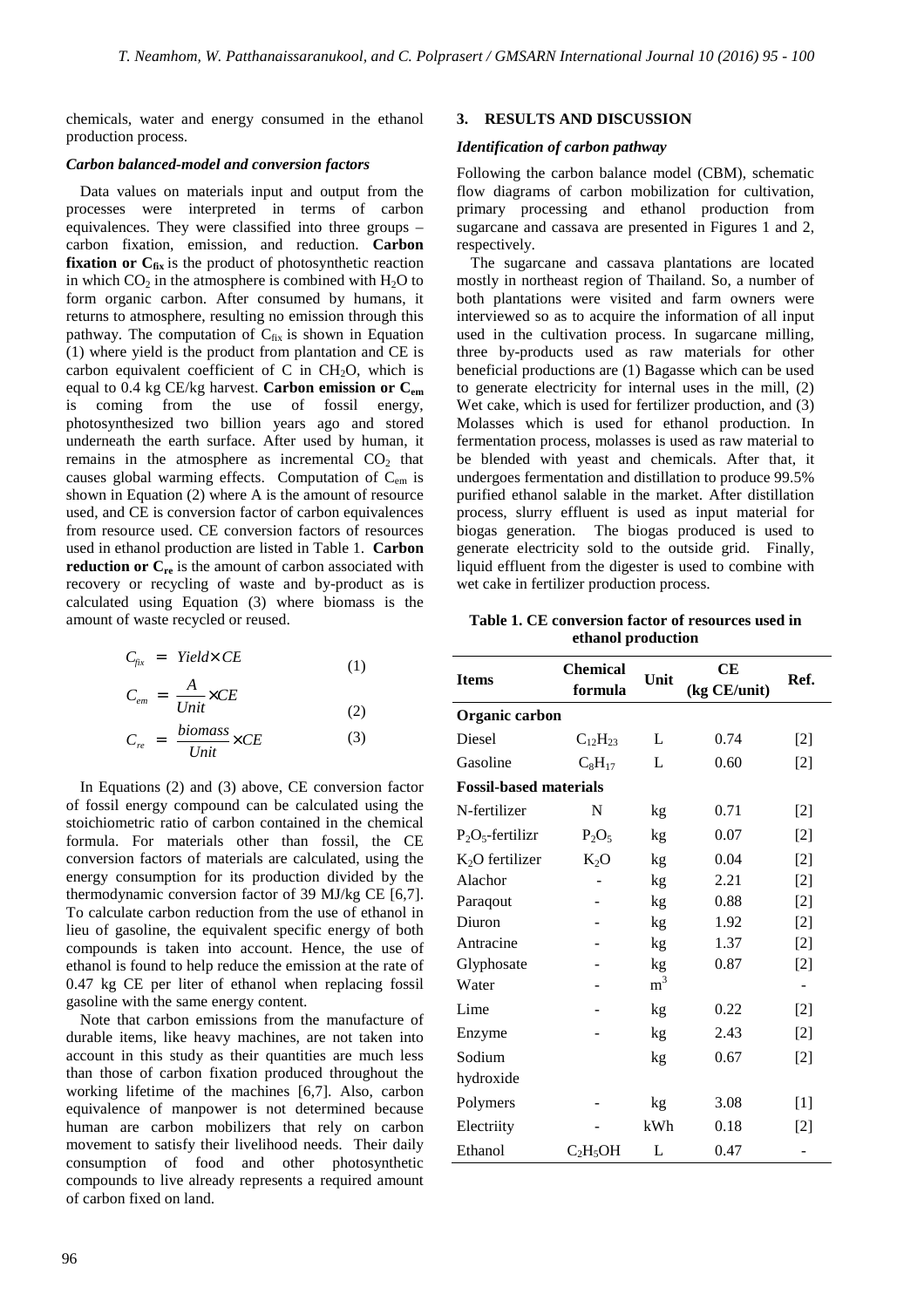

**Fig.1. Schematic flow diagram of cultivation, primary processing and ethanol production from sugarcane.** 



**Fig.2. Schematic flow diagram of cultivation, primary processing and ethanol production from cassava.**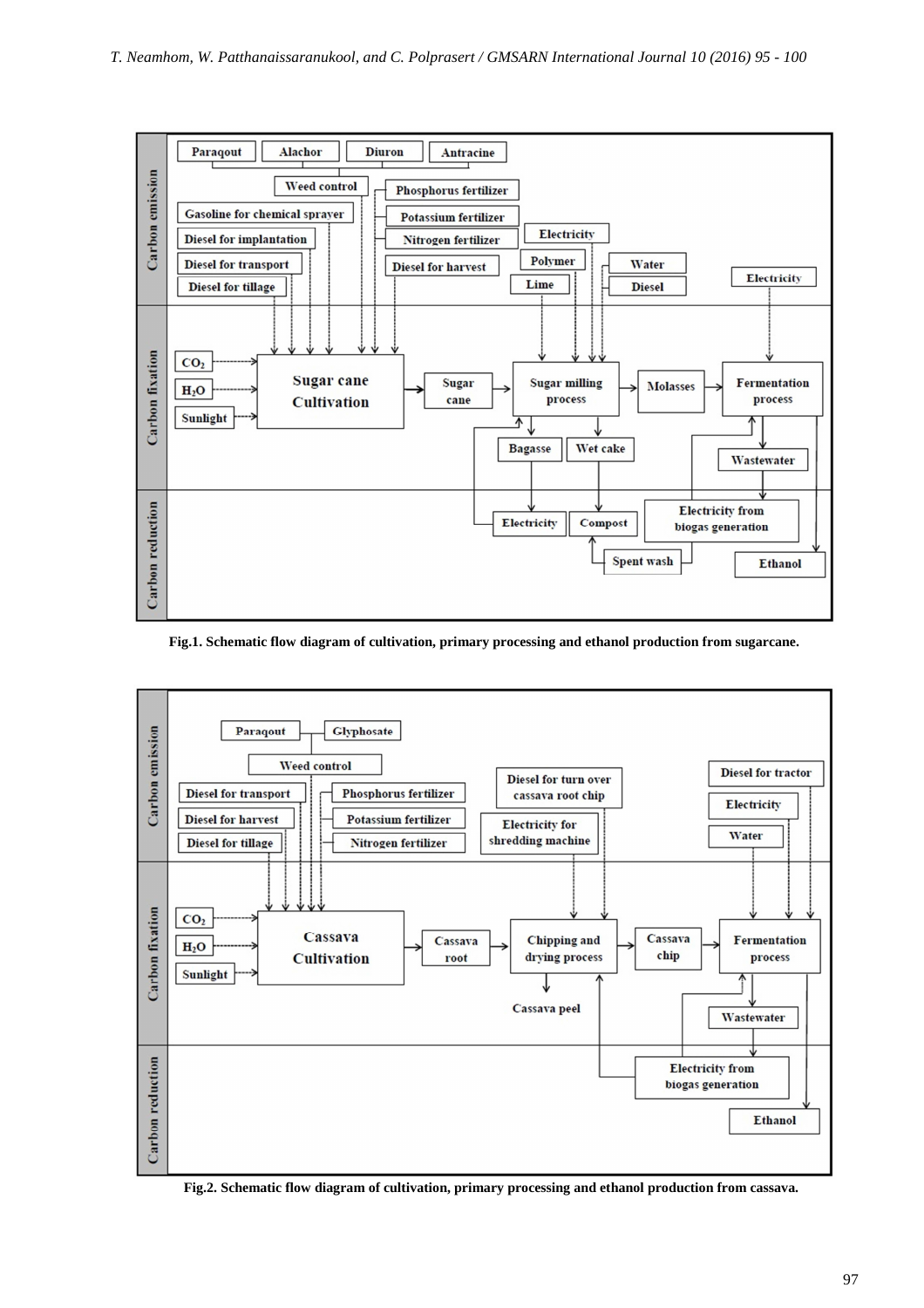For cassava, four discrete products produced from cassava root harvested from the plantation include (1) starch, (2) dried chip, (3) pellet, and (4) ethanol. Each one is produced using different milling equipment and methods. In ethanol production, the root is shredded and mixed with enzymes and yeast before being brought to the fermentation vessel. After fermentation reaction, alcohol is separated from the reactor effluent, using distillation unit. The slurry after distillation is discharged to anaerobic digester to produce biogas, which is used to generate electricity spent in the mill and/or sold to outside grid. The digester's liquid is finally used for plant watering while the biosolids is used to produce compost materials.

# *Evaluation of carbon equivalences in ethanol production*

The cultivation activities of sugarcane are similar to those of cassava. Tractor is used for tillage, the Nitrogen-Phosphorus-Potassium (N-P-K) fertilizer is applied 2 times per crop, after tilling and 60 days later. Moreover both plants receive natural rain water for their growth, in general. One difference in the cultivation is tilling frequency. For sugarcane, tillage is carried out once per three crop cycles; while it is every year for cassava. In one hectare, average sugarcane and tapioca's yields are found 70.8 and 21.3 tons/ha-y from diesel fuel consumed at the rate of 119.9 and 35.5 L/ha-y, respectively. The application rate of N-P-K fertilizer is 419.7 and 261.7 kg/ha-y for sugarcane and cassava, respectively. For weed control, Paraqout is applied on sugarcane and cassava cultivation fields with the rates of 4.2 and 9.4 kg/ha-y or 0.06 and 0.44 kg/ton harvest, respectively. Alachor, Diuron, and Antracine are used only in sugarcane cultivation at the rate of 3.5, 6.1, and 5.6 kg/ha-y, respectively. Glyphosate is used only in cassava field at the rate of 4.5 kg/ha-y. Carbon emissions were estimated from the amount of materials used and productivity occurring in the cultivation processes. They are summarized in Table 2. The results show that cultivation process emits carbon to the atmosphere at the rate of 475.2±12.7 and 118.1±23.5 kg CE/ha-y for sugarcane and cassava, respectively.

In ethanol production, process chain of each crop is different in the feed material used for fermentation. The ethanol production from cassava employs dried chips as feed, while that from sugarcane does molasses, which is one of by-products from raw sugar crystal production.

From the resources consumed in both cultivation and ethanol productions, all carbon equivalences occurring in ethanol productions from sugarcane and cassava are summarized in Table 3.

In ethanol production from sugarcane, activities ranging from land preparation, crop planting and maintenance, harvest, sugar and ethanol production processes, result in carbon emission of (+) 819.6 kg CE/ha-y. The amount of reduced carbon is found (-) 671.3 kg CE/ha-y. In this reduction, the highest 329.0 kg CE/ha-y is found to be due to ethanol used to replace fossil gasoline. The second highest 252.8 kg CE/ha-y is due to electricity generated from bagasse. From highstrength BOD in wastewater discharged into anaerobic digester, biogas is generated and further used for electricity generation, resulting in carbon reduction of 61.6 kg CE/ha-y. Finally, spent wash –treated effluent– is blended with ash from power plants to produce composting. The quantities of nutrients (N-P-K) contained in compost applied on sugarcane fields are used to calculate carbon reduction of 27.8 kg CE/ha-y. From the emitted carbon minus carbon reduced, results show that the ethanol production from molasses still emits carbon into the atmosphere at the rate of +148.2 kg CE/ha-y.

|  |  |  |  | Table 2. Carbon emissions in cultivation processes |  |
|--|--|--|--|----------------------------------------------------|--|
|--|--|--|--|----------------------------------------------------|--|

|                     | <b>Carbon emissions</b> |                  |  |  |  |  |
|---------------------|-------------------------|------------------|--|--|--|--|
| <b>Consumptions</b> | $(kg CE/ha-y)$          |                  |  |  |  |  |
|                     | <b>Sugarcane</b>        | Cassava          |  |  |  |  |
| <b>Diesel</b>       |                         |                  |  |  |  |  |
| Tillage             | $50.0+21.5$             | $5.8 + 4.1$      |  |  |  |  |
| Implantation        | $18.2 + 16.2$           |                  |  |  |  |  |
| Harvest             | $136.0 + 44.3$          | $9.2 + 0.4$      |  |  |  |  |
| Transport           | $20.6 \pm 2.3$          | $0.9 + 0.4$      |  |  |  |  |
| <b>Fertilizer</b>   |                         |                  |  |  |  |  |
| N-fertilizer        | $176.5 \pm 13.2$        | $82.0 \pm 72.4$  |  |  |  |  |
| $P_2$ O5-fertilizr  | $5.2 + 0.2$             | $5.1 + 2.1$      |  |  |  |  |
| $K2O$ fertilizer    | $3.8 + 0.4$             | $2.9 \pm 1.2$    |  |  |  |  |
| <b>Weed control</b> |                         |                  |  |  |  |  |
| Alachor             | $7.7 + 3.5$             |                  |  |  |  |  |
| Paraqout            | $3.7 + 1.8$             | $8.2 + 7.4$      |  |  |  |  |
| Diuron              | $11.7 + 7.5$            |                  |  |  |  |  |
| Antracine           | $7.7 + 3.8$             |                  |  |  |  |  |
| Glyphosate          |                         | $3.9 + 1.4$      |  |  |  |  |
| Gasoline            |                         |                  |  |  |  |  |
| Chemicals sprayer   | $34.0 \pm 0.1$          |                  |  |  |  |  |
| Total               | $475.2 \pm 12.7$        | $118.1 \pm 23.5$ |  |  |  |  |

In the ethanol production from cassava, the use of BOD to produce biogas for electrical energy production and nutrients recycled from final effluent result in carbon reduction of 348.5 kg CE/ha-y. High consumption of fossil fuel and fossil-based materials such as diesel fuel, electricity, and chemical fertilizers produces carbon emission of (+) 1,155 kg CE/ha-y. Meanwhile carbon reduction from greater amount of ethanol produced from cassava, electricity generated from biogas, and nutrients recycled from final effluent are found to help offset the emissions, resulting in net emission of -596.4 kg CE/hay. The negative sign reveals that consumption of cassava-based bioethanol helps reduce carbon emission, thereby contributing to climate change mitigation.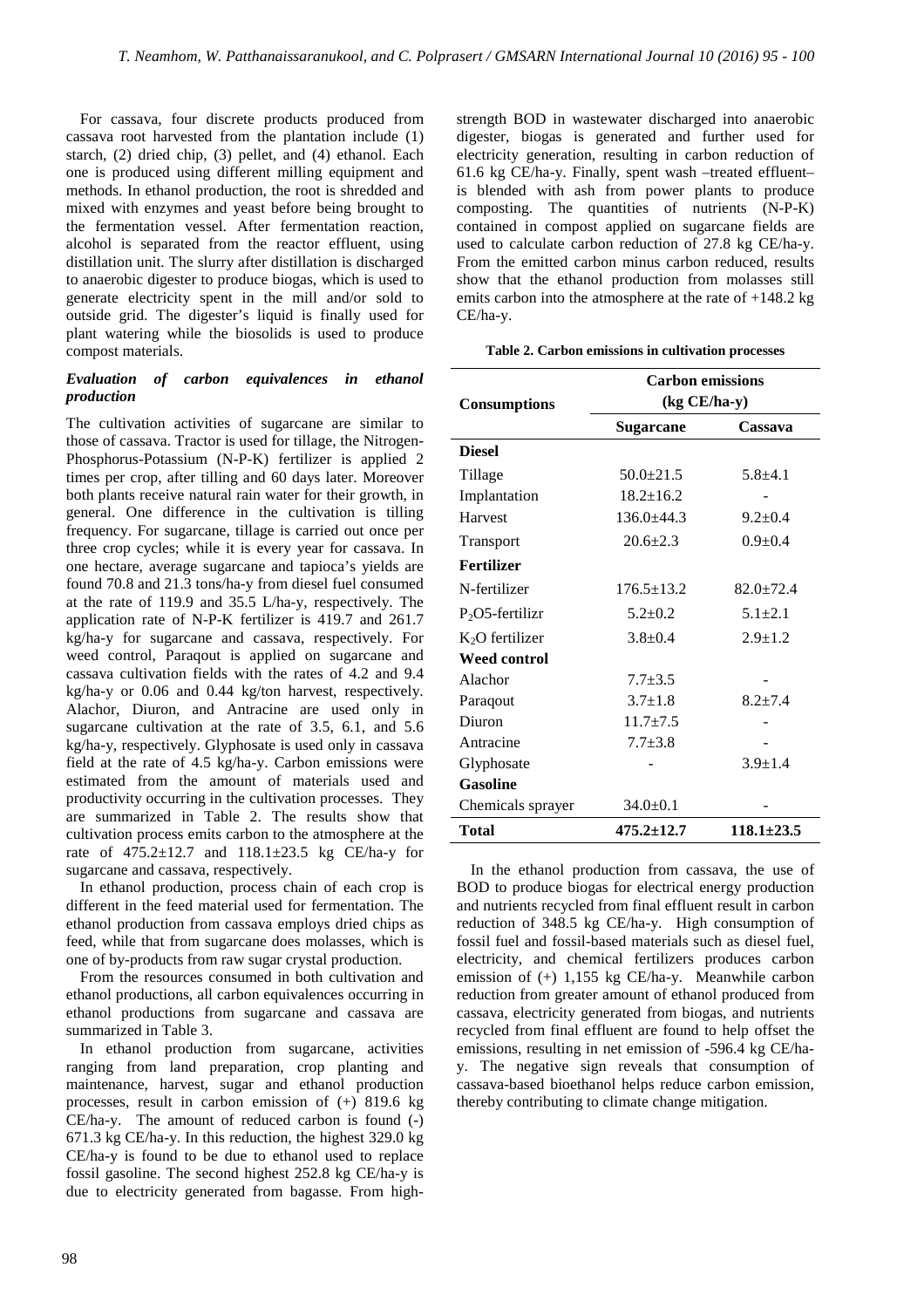| <b>Carbon equivalences/Processes</b>              | Unit           | Quantity<br>(Unit/ha-y) |                    | <b>Carbon equivalences</b><br>(kg CE/ha-y) |                              |
|---------------------------------------------------|----------------|-------------------------|--------------------|--------------------------------------------|------------------------------|
|                                                   |                | <b>Sugarcane</b>        | Cassava            | <b>Sugarcane</b>                           | Cassava                      |
| <b>1. Carbon fixations</b>                        |                |                         |                    |                                            |                              |
| - Raw sugar crystal                               | ton            | $7.4 + 0.0$             |                    | $2,916.0 \pm 0.0$                          |                              |
| - Ethanol                                         | L              | $700.0 \pm 0.0$         | $3,000.0 \pm 0.0$  | $220.9 \pm 0.0$                            | $940.5 \pm 0.0$              |
| 2. Carbon emissions                               |                |                         |                    |                                            |                              |
| 2.1 Cultivation process                           |                |                         |                    |                                            |                              |
| - Diesel for tillage                              | L              | $67.6 \pm 20.3$         | $7.8 + 5.6$        | $50.0 \pm 21.5$                            | $5.8 + 4.1$                  |
| - Diesel for implantation                         | L              | $24.6 \pm 21.9$         |                    | $18.2 \pm 16.2$                            |                              |
| - Diesel for harvest                              | L              | $12.4 \pm 0.5$          | $12.4 \pm 0.5$     | $136.0 \pm 44.3$                           | $9.2 \pm 0.4$                |
| - Diesel for transport to mill                    | L              | $15.3 \pm 10.0$         | $15.3 \pm 10.0$    | $20.6 \pm 2.3$                             | $0.9 + 0.4$                  |
| - Nitrogen fertilizer [N]                         | kg             | $248.6 \pm 18.6$        | $115.5 \pm 102.0$  | $176.5 \pm 13.2$                           | $82.0 \pm 72.4$              |
| - Phosphorus fertilizer $[P_2O_5]$                | kg             | $74.9 \pm 2.2$          | $73.1 \pm 30.6$    | $5.2 \pm 0.2$                              | $5.1 \pm 2.1$                |
| - Potassium fertilizer [K <sub>2</sub> O]         | kg             | $96.2{\pm}9.0$          | $73.1 \pm 30.6$    | $3.8 \pm 0.4$                              | $2.9 \pm 1.2$                |
| - Alachor consumption                             | kg             | $3.5 \pm 1.6$           |                    | $7.7 + 3.5$                                | $\qquad \qquad \blacksquare$ |
| - Paraqout consumption                            | kg             | $4.2 \pm 2.0$           | $9.4 \pm 8.4$      | $3.7 \pm 1.8$                              | $8.2 \pm 7.4$                |
| - Diuron consumption                              | kg             | $6.1 \pm 3.9$           |                    | $11.7 \pm 7.5$                             |                              |
| - Antracine consumption                           | kg             | $5.6 \pm 2.8$           |                    | $7.7 + 3.8$                                |                              |
| - Glyphosate consumption                          | kg             |                         | $4.5 \pm 1.6$      |                                            | $3.9 \pm 1.4$                |
| - Gasoline for chemical sprayer                   | L              | $56.6 \pm 0.1$          |                    | $34.0 + 0.1$                               |                              |
| 2.2 Sugar milling process                         |                |                         |                    |                                            |                              |
| - Lime                                            | kg             | $40.6 + 9.4$            |                    | $8.9 \pm 2.1$                              |                              |
| - Polymer                                         | kg             | $0.4 + 0.0$             |                    | $1.4 + 0.0$                                |                              |
| - Enzyme/yeast                                    | kg             | $40.0 \pm 6.0$          |                    | $97.2 \pm 14.6$                            |                              |
| - Electricity                                     | kWh            | $1,536.0 \pm 0.0$       |                    | $230.4 \pm 0.0$                            |                              |
| - Diesel                                          | L              | $8.5 \pm 0.0$           |                    | $6.0 + 0.1$                                |                              |
| - Water                                           | m <sup>3</sup> | $50.0 \pm 25.0$         |                    | $0.4 + 0.2$                                |                              |
| 2.3 Chipping and drying process                   |                |                         |                    |                                            |                              |
| - Electricity for shredding machine               | kWh            |                         | 1,480.7±926<br>(1) |                                            | $222.1 \pm 138.9$            |
| - Diesel for turn over root chipped               | L              |                         | $936.8 \pm 0.0$    |                                            | $666.1 \pm 0.0$              |
| <b>2.4 Fermentation process</b>                   |                |                         |                    |                                            |                              |
| - Enzyme/yeast                                    | kg             |                         | $40.0 + 6.0$       |                                            | $97.2 \pm 14.6$              |
| - Sodium hydroxide                                | kg             |                         | $72.1 \pm 0.0$     |                                            | $48.3 \pm 0.0$               |
| - Water                                           | m <sup>3</sup> |                         | $44.0 \pm 0.0$     |                                            | $3.5 \pm 0.2$                |
| <b>3. Carbon reduction</b>                        |                |                         |                    |                                            |                              |
| - Electricity generation from biogas              | kWh            | $410.7 \pm 0.0$         | $2,320.0 \pm 0.0$  | $61.6 \pm 0.0$                             | $348.0 \pm 0.0$              |
| - Electricity generation from bagasse             | kWh            | $1,685.3 \pm 0.0$       |                    | $252.8 \pm 0.0$                            |                              |
| - Nitrogen from composting                        | kg             | $33.8 \pm 0.0$          |                    | $24.0 \pm 0.0$                             |                              |
| - Phosphorus from composting                      | kg             | $47.1 \pm 0.0$          | $1.4 \pm 0.0$      | $3.3 \pm 0.0$                              | $0.1 + 0.0$                  |
| - Potassium from composting                       | kg             | $12.5 \pm 0.0$          | $10.0 + 0.0$       | $0.5 \pm 0.0$                              | $0.4 + 0.0$                  |
| - Ethanol                                         | L              | $700.0 \pm 0.0$         | $3,000.0 \pm 0.0$  | $329.0 \pm 0.0$                            | $1,400.6 \pm 0.0$            |
| 4. Total Carbon emissions $(+)$ [2.1+2.2+2.3+2.4] |                |                         |                    | $819.6 \pm 8.3$                            | $1,155.2 \pm 22.8$           |
| 5. Total carbon reductions (-) [3]                |                |                         |                    | $671.3 \pm 0.0$                            | $1,751.6 \pm 0.0$            |
| Total carbon fixation $[(1)]$                     |                |                         |                    | $3,136.9\pm0.0$                            | $940.5 \pm 0.0$              |
| Net carbon emission $[(4) + (5)]$                 |                |                         |                    | $(+)$ 148.2                                | $(-)$ 596.4                  |

# **Table 3. Carbon Equivalences in cultivation and ethanol production**